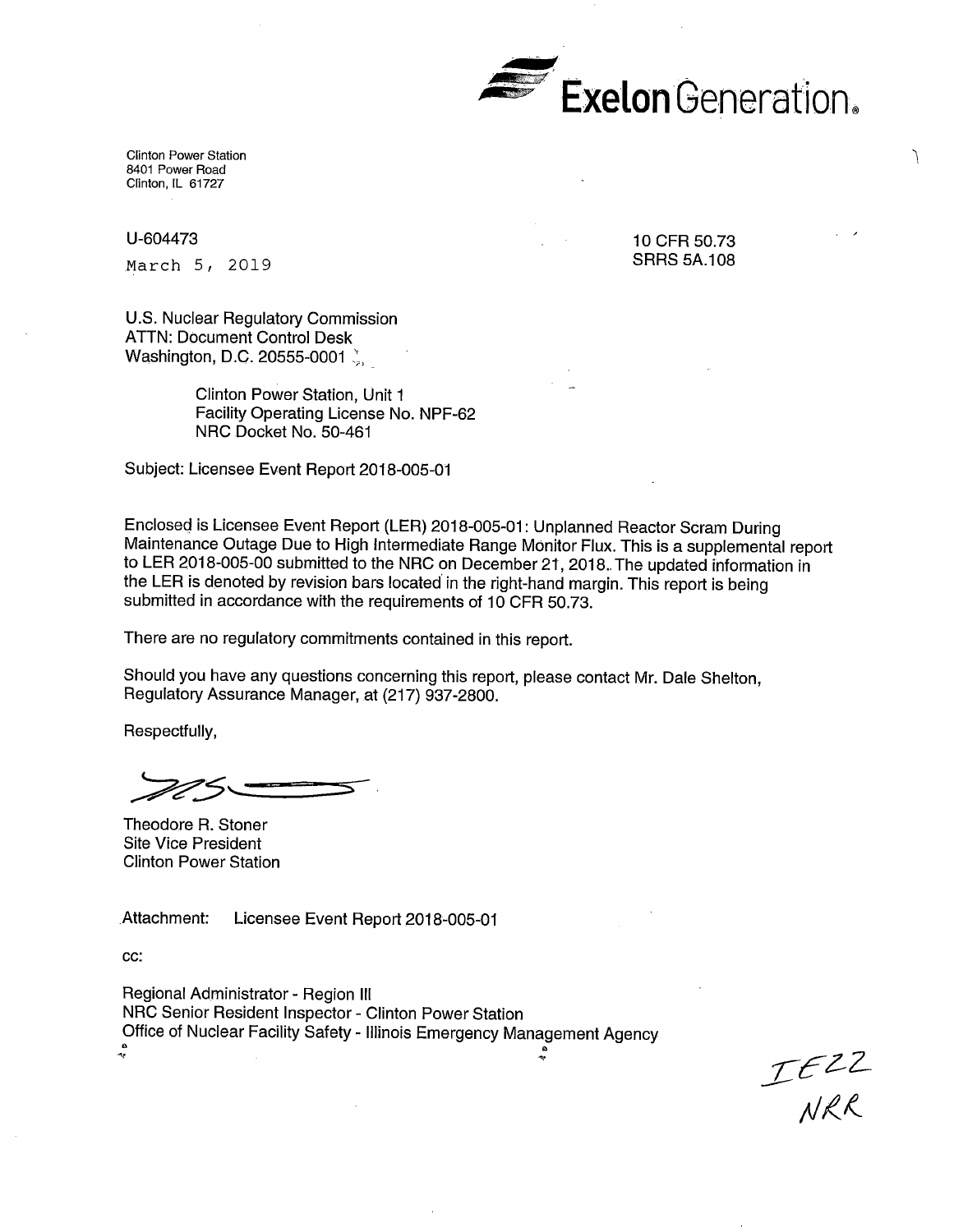| NRC FORM 366<br>$(04 - 2018)$                                                                             |                                  |                             |                                   |                                                                                                                                                                                                                                                                                                                                                                                                                                                                                                                                                                                                                                                                                                                                                                                                                                                                                                                                                                                                                                                                                                                                                                                                                                                                                                                                                                                                                                                                                   |                    | <b>U.S. NUCLEAR REGULATORY COMMISSION</b>                                                                                                                                                                                                                          |                   |                              |                         | APPROVED BY OMB: NO. 3150-0104 EXPIRES: 03/31/2020                                                                                                                                                                                                                                                                                                                                                                                                                                                                                                                                                                                                                                                                                                                                                          |                                                                                               |                                      |                                                       |                    |      |  |
|-----------------------------------------------------------------------------------------------------------|----------------------------------|-----------------------------|-----------------------------------|-----------------------------------------------------------------------------------------------------------------------------------------------------------------------------------------------------------------------------------------------------------------------------------------------------------------------------------------------------------------------------------------------------------------------------------------------------------------------------------------------------------------------------------------------------------------------------------------------------------------------------------------------------------------------------------------------------------------------------------------------------------------------------------------------------------------------------------------------------------------------------------------------------------------------------------------------------------------------------------------------------------------------------------------------------------------------------------------------------------------------------------------------------------------------------------------------------------------------------------------------------------------------------------------------------------------------------------------------------------------------------------------------------------------------------------------------------------------------------------|--------------------|--------------------------------------------------------------------------------------------------------------------------------------------------------------------------------------------------------------------------------------------------------------------|-------------------|------------------------------|-------------------------|-------------------------------------------------------------------------------------------------------------------------------------------------------------------------------------------------------------------------------------------------------------------------------------------------------------------------------------------------------------------------------------------------------------------------------------------------------------------------------------------------------------------------------------------------------------------------------------------------------------------------------------------------------------------------------------------------------------------------------------------------------------------------------------------------------------|-----------------------------------------------------------------------------------------------|--------------------------------------|-------------------------------------------------------|--------------------|------|--|
|                                                                                                           |                                  |                             |                                   |                                                                                                                                                                                                                                                                                                                                                                                                                                                                                                                                                                                                                                                                                                                                                                                                                                                                                                                                                                                                                                                                                                                                                                                                                                                                                                                                                                                                                                                                                   |                    | <b>LICENSEE EVENT REPORT (LER)</b><br>(See Page 2 for required number of digits/characters for each block)<br>(See NUREG-1022, R.3 for instruction and guidance for completing this form<br>http://www.nrc.gov/reading-rm/doc-collections/nuregs/staff/sr1022/r3/) |                   |                              |                         | Estimated burden per response to comply with this mandatory collection request: 80 hours.<br>Reported lessons learned are incorporated into the licensing process and fed back to<br>industry. Send comments regarding burden estimate to the Information Services Branch<br>(T-2 F43), U.S. Nuclear Regulatory Commission, Washington, DC 20555-0001, or by e-mail to<br>Infocollects.Resource@nrc.gov, and to the Desk Officer, Office of Information and Regulatory<br>Affairs, NEOB-10202, (3150-0104), Office of Management and Budget, Washington, DC 20503. If<br>means used to impose an information<br>a<br>collection<br>does not<br>display a currently valid OMB control number, the NRC may not conduct or sponsor, and a person<br>is not required to respond to, the information collection. |                                                                                               |                                      |                                                       |                    |      |  |
|                                                                                                           | 1. Facility Name                 |                             |                                   |                                                                                                                                                                                                                                                                                                                                                                                                                                                                                                                                                                                                                                                                                                                                                                                                                                                                                                                                                                                                                                                                                                                                                                                                                                                                                                                                                                                                                                                                                   |                    |                                                                                                                                                                                                                                                                    |                   | 2. Docket Number             |                         |                                                                                                                                                                                                                                                                                                                                                                                                                                                                                                                                                                                                                                                                                                                                                                                                             |                                                                                               | 3. Page                              |                                                       |                    |      |  |
| Clinton Power Station, Unit 1                                                                             |                                  |                             |                                   |                                                                                                                                                                                                                                                                                                                                                                                                                                                                                                                                                                                                                                                                                                                                                                                                                                                                                                                                                                                                                                                                                                                                                                                                                                                                                                                                                                                                                                                                                   |                    |                                                                                                                                                                                                                                                                    |                   | 05000461                     |                         |                                                                                                                                                                                                                                                                                                                                                                                                                                                                                                                                                                                                                                                                                                                                                                                                             |                                                                                               | OF<br>3                              |                                                       |                    |      |  |
| 4. Title<br>Unplanned Reactor Scram During Maintenance Outage Due to High Intermediate Range Monitor Flux |                                  |                             |                                   |                                                                                                                                                                                                                                                                                                                                                                                                                                                                                                                                                                                                                                                                                                                                                                                                                                                                                                                                                                                                                                                                                                                                                                                                                                                                                                                                                                                                                                                                                   |                    |                                                                                                                                                                                                                                                                    |                   |                              |                         |                                                                                                                                                                                                                                                                                                                                                                                                                                                                                                                                                                                                                                                                                                                                                                                                             |                                                                                               |                                      |                                                       |                    |      |  |
|                                                                                                           | 5. Event Date                    |                             |                                   | 6. LER Number                                                                                                                                                                                                                                                                                                                                                                                                                                                                                                                                                                                                                                                                                                                                                                                                                                                                                                                                                                                                                                                                                                                                                                                                                                                                                                                                                                                                                                                                     | 7. Report Date     |                                                                                                                                                                                                                                                                    |                   | 8. Other Facilities Involved |                         |                                                                                                                                                                                                                                                                                                                                                                                                                                                                                                                                                                                                                                                                                                                                                                                                             |                                                                                               |                                      |                                                       |                    |      |  |
| Month                                                                                                     | Day                              | Year                        | Year                              | Sequential<br>Number                                                                                                                                                                                                                                                                                                                                                                                                                                                                                                                                                                                                                                                                                                                                                                                                                                                                                                                                                                                                                                                                                                                                                                                                                                                                                                                                                                                                                                                              | Rev<br>No.         | Month                                                                                                                                                                                                                                                              | Day               | Year                         | <b>Facility Name</b>    |                                                                                                                                                                                                                                                                                                                                                                                                                                                                                                                                                                                                                                                                                                                                                                                                             |                                                                                               |                                      | <b>Docket Number</b><br>05000                         |                    |      |  |
| 10                                                                                                        | 28                               | 2018                        | 2018                              | $-005$                                                                                                                                                                                                                                                                                                                                                                                                                                                                                                                                                                                                                                                                                                                                                                                                                                                                                                                                                                                                                                                                                                                                                                                                                                                                                                                                                                                                                                                                            | 01                 | 03                                                                                                                                                                                                                                                                 | 05                | 2019                         |                         | <b>Facility Name</b><br><b>Docket Number</b><br>05000                                                                                                                                                                                                                                                                                                                                                                                                                                                                                                                                                                                                                                                                                                                                                       |                                                                                               |                                      |                                                       |                    |      |  |
|                                                                                                           | 9. Operating Mode                |                             |                                   |                                                                                                                                                                                                                                                                                                                                                                                                                                                                                                                                                                                                                                                                                                                                                                                                                                                                                                                                                                                                                                                                                                                                                                                                                                                                                                                                                                                                                                                                                   |                    |                                                                                                                                                                                                                                                                    |                   |                              |                         |                                                                                                                                                                                                                                                                                                                                                                                                                                                                                                                                                                                                                                                                                                                                                                                                             | 11. This Report is Submitted Pursuant to the Requirements of 10 CFR §: (Check all that apply) |                                      |                                                       |                    |      |  |
|                                                                                                           |                                  |                             | 20.2201(b)                        |                                                                                                                                                                                                                                                                                                                                                                                                                                                                                                                                                                                                                                                                                                                                                                                                                                                                                                                                                                                                                                                                                                                                                                                                                                                                                                                                                                                                                                                                                   |                    | 20.2203(a)(3)(i)                                                                                                                                                                                                                                                   |                   |                              |                         |                                                                                                                                                                                                                                                                                                                                                                                                                                                                                                                                                                                                                                                                                                                                                                                                             | 50.73(a)(2)(ii)(A)                                                                            |                                      | 50.73(a)(2)(viii)(A)                                  |                    |      |  |
|                                                                                                           |                                  |                             | 20.2201(d)                        |                                                                                                                                                                                                                                                                                                                                                                                                                                                                                                                                                                                                                                                                                                                                                                                                                                                                                                                                                                                                                                                                                                                                                                                                                                                                                                                                                                                                                                                                                   |                    | 20.2203(a)(3)(ii)                                                                                                                                                                                                                                                  |                   |                              |                         |                                                                                                                                                                                                                                                                                                                                                                                                                                                                                                                                                                                                                                                                                                                                                                                                             | 50.73(a)(2)(ii)(B)                                                                            |                                      | 50.73(a)(2)(viii)(B)                                  |                    |      |  |
|                                                                                                           | 3                                |                             | 20.2203(a)(1)                     |                                                                                                                                                                                                                                                                                                                                                                                                                                                                                                                                                                                                                                                                                                                                                                                                                                                                                                                                                                                                                                                                                                                                                                                                                                                                                                                                                                                                                                                                                   |                    | 20.2203(a)(4)                                                                                                                                                                                                                                                      |                   |                              |                         | 50.73(a)(2)(iii)                                                                                                                                                                                                                                                                                                                                                                                                                                                                                                                                                                                                                                                                                                                                                                                            |                                                                                               | $-50.73(a)(2)(ix)(A)$                |                                                       |                    |      |  |
|                                                                                                           |                                  |                             | 20.2203(a)(2)(i)                  |                                                                                                                                                                                                                                                                                                                                                                                                                                                                                                                                                                                                                                                                                                                                                                                                                                                                                                                                                                                                                                                                                                                                                                                                                                                                                                                                                                                                                                                                                   |                    | 50.36(c)(1)(i)(A)                                                                                                                                                                                                                                                  |                   |                              | ⊠<br>50.73(a)(2)(iv)(A) |                                                                                                                                                                                                                                                                                                                                                                                                                                                                                                                                                                                                                                                                                                                                                                                                             |                                                                                               | 50.73(a)(2)(x)                       |                                                       |                    |      |  |
|                                                                                                           | 10. Power Level                  |                             | 20.2203(a)(2)(ii)                 |                                                                                                                                                                                                                                                                                                                                                                                                                                                                                                                                                                                                                                                                                                                                                                                                                                                                                                                                                                                                                                                                                                                                                                                                                                                                                                                                                                                                                                                                                   |                    | 50.36(c)(1)(ii)(A)                                                                                                                                                                                                                                                 |                   |                              | 50.73(a)(2)(v)(A)       |                                                                                                                                                                                                                                                                                                                                                                                                                                                                                                                                                                                                                                                                                                                                                                                                             |                                                                                               | 73.71(a)(4)                          |                                                       |                    |      |  |
|                                                                                                           |                                  |                             | 20.2203(a)(2)(iii)<br>50.36(c)(2) |                                                                                                                                                                                                                                                                                                                                                                                                                                                                                                                                                                                                                                                                                                                                                                                                                                                                                                                                                                                                                                                                                                                                                                                                                                                                                                                                                                                                                                                                                   |                    |                                                                                                                                                                                                                                                                    | 50.73(a)(2)(v)(B) |                              |                         |                                                                                                                                                                                                                                                                                                                                                                                                                                                                                                                                                                                                                                                                                                                                                                                                             | 73.71(a)(5)                                                                                   |                                      |                                                       |                    |      |  |
|                                                                                                           |                                  |                             | 20.2203(a)(2)(iv)                 |                                                                                                                                                                                                                                                                                                                                                                                                                                                                                                                                                                                                                                                                                                                                                                                                                                                                                                                                                                                                                                                                                                                                                                                                                                                                                                                                                                                                                                                                                   |                    | 50.46(a)(3)(ii)                                                                                                                                                                                                                                                    |                   |                              | 50.73(a)(2)(v)(C)       |                                                                                                                                                                                                                                                                                                                                                                                                                                                                                                                                                                                                                                                                                                                                                                                                             |                                                                                               | 73.77(a)(1)                          |                                                       |                    |      |  |
|                                                                                                           | 001                              |                             |                                   | 20.2203(a)(2)(v)                                                                                                                                                                                                                                                                                                                                                                                                                                                                                                                                                                                                                                                                                                                                                                                                                                                                                                                                                                                                                                                                                                                                                                                                                                                                                                                                                                                                                                                                  |                    |                                                                                                                                                                                                                                                                    | 50.73(a)(2)(i)(A) |                              |                         | 50.73(a)(2)(v)(D)                                                                                                                                                                                                                                                                                                                                                                                                                                                                                                                                                                                                                                                                                                                                                                                           |                                                                                               |                                      | 73.77(a)(2)(i)                                        |                    |      |  |
|                                                                                                           |                                  |                             | 20.2203(a)(2)(vi)                 |                                                                                                                                                                                                                                                                                                                                                                                                                                                                                                                                                                                                                                                                                                                                                                                                                                                                                                                                                                                                                                                                                                                                                                                                                                                                                                                                                                                                                                                                                   |                    | 50.73(a)(2)(i)(B)                                                                                                                                                                                                                                                  |                   |                              | 50.73(a)(2)(vii)        |                                                                                                                                                                                                                                                                                                                                                                                                                                                                                                                                                                                                                                                                                                                                                                                                             |                                                                                               | 73.77(a)(2)(ii)                      |                                                       |                    |      |  |
|                                                                                                           |                                  |                             |                                   |                                                                                                                                                                                                                                                                                                                                                                                                                                                                                                                                                                                                                                                                                                                                                                                                                                                                                                                                                                                                                                                                                                                                                                                                                                                                                                                                                                                                                                                                                   |                    |                                                                                                                                                                                                                                                                    | 50.73(a)(2)(i)(C) |                              |                         |                                                                                                                                                                                                                                                                                                                                                                                                                                                                                                                                                                                                                                                                                                                                                                                                             |                                                                                               |                                      | Other (Specify in Abstract below or in NRC Form 366A) |                    |      |  |
|                                                                                                           |                                  |                             |                                   |                                                                                                                                                                                                                                                                                                                                                                                                                                                                                                                                                                                                                                                                                                                                                                                                                                                                                                                                                                                                                                                                                                                                                                                                                                                                                                                                                                                                                                                                                   |                    | 12. Licensee Contact for this LER                                                                                                                                                                                                                                  |                   |                              |                         |                                                                                                                                                                                                                                                                                                                                                                                                                                                                                                                                                                                                                                                                                                                                                                                                             |                                                                                               |                                      |                                                       |                    |      |  |
| <b>Licensee Contact</b>                                                                                   |                                  |                             |                                   | Mr. Dale Shelton, Regulatory Assurance Manager                                                                                                                                                                                                                                                                                                                                                                                                                                                                                                                                                                                                                                                                                                                                                                                                                                                                                                                                                                                                                                                                                                                                                                                                                                                                                                                                                                                                                                    |                    |                                                                                                                                                                                                                                                                    |                   |                              |                         |                                                                                                                                                                                                                                                                                                                                                                                                                                                                                                                                                                                                                                                                                                                                                                                                             |                                                                                               | Telephone Number (Include Area Code) | (217) 937-2800                                        |                    |      |  |
|                                                                                                           |                                  |                             |                                   | 13. Complete One Line for each Component Failure Described in this Report                                                                                                                                                                                                                                                                                                                                                                                                                                                                                                                                                                                                                                                                                                                                                                                                                                                                                                                                                                                                                                                                                                                                                                                                                                                                                                                                                                                                         |                    |                                                                                                                                                                                                                                                                    |                   |                              |                         |                                                                                                                                                                                                                                                                                                                                                                                                                                                                                                                                                                                                                                                                                                                                                                                                             |                                                                                               |                                      |                                                       |                    |      |  |
|                                                                                                           | System<br>Cause                  |                             | Manufacturer<br>Component         |                                                                                                                                                                                                                                                                                                                                                                                                                                                                                                                                                                                                                                                                                                                                                                                                                                                                                                                                                                                                                                                                                                                                                                                                                                                                                                                                                                                                                                                                                   | Reportable to ICES |                                                                                                                                                                                                                                                                    | Cause             |                              | <b>System</b>           | Component                                                                                                                                                                                                                                                                                                                                                                                                                                                                                                                                                                                                                                                                                                                                                                                                   | Manufacturer                                                                                  |                                      |                                                       | Reportable to ICES |      |  |
|                                                                                                           | 14. Supplemental Report Expected |                             |                                   |                                                                                                                                                                                                                                                                                                                                                                                                                                                                                                                                                                                                                                                                                                                                                                                                                                                                                                                                                                                                                                                                                                                                                                                                                                                                                                                                                                                                                                                                                   |                    |                                                                                                                                                                                                                                                                    |                   |                              |                         |                                                                                                                                                                                                                                                                                                                                                                                                                                                                                                                                                                                                                                                                                                                                                                                                             |                                                                                               |                                      | Day                                                   |                    | Year |  |
| Yes (if yes, complete 15. Expected Submission Date) $\boxtimes$ No                                        |                                  |                             |                                   |                                                                                                                                                                                                                                                                                                                                                                                                                                                                                                                                                                                                                                                                                                                                                                                                                                                                                                                                                                                                                                                                                                                                                                                                                                                                                                                                                                                                                                                                                   |                    |                                                                                                                                                                                                                                                                    |                   |                              |                         | 15. Expected Submission Date                                                                                                                                                                                                                                                                                                                                                                                                                                                                                                                                                                                                                                                                                                                                                                                |                                                                                               |                                      |                                                       |                    |      |  |
|                                                                                                           |                                  |                             |                                   | Abstract (Limit to 1400 spaces, i.e., approximately 14 single-spaced typewritten lines)                                                                                                                                                                                                                                                                                                                                                                                                                                                                                                                                                                                                                                                                                                                                                                                                                                                                                                                                                                                                                                                                                                                                                                                                                                                                                                                                                                                           |                    |                                                                                                                                                                                                                                                                    |                   |                              |                         |                                                                                                                                                                                                                                                                                                                                                                                                                                                                                                                                                                                                                                                                                                                                                                                                             |                                                                                               |                                      |                                                       |                    |      |  |
|                                                                                                           |                                  | Reactor Protection System." |                                   | On October 28, 2018, at 0445 CDT at approximately 0.5% power while performing a soft shutdown in support of a<br>planned maintenance outage (C1M23), the plant experienced an unplanned Reactor Protection System (RPS) actuation<br>due to Intermediate Range Monitors (IRMs) High Flux. At the time of the event Main Steam Line (MSL) drains were<br>being closed to control the reactor cooldown rate. When MSL drain isolation valve1B21-F016 was full closed, pressure<br>reduction (cooldown) stopped resulting in a small reactor water level change and the Feedwater system responded by<br>injecting a small amount of cold water. This combination of conditions resulted in a positive reactivity change which<br>resulted in the reactor scram. A review of the Feedwater system response determined that the system responded as<br>designed and no equipment failure initiated the conditions leading to the scram. The cause of the event was pressure<br>control guidance was not adequate to address the cooldown rate conditions during a soft shutdown. Corrective actions<br>include implementing best practices for pressure control strategies, abort criteria based on reactor pressure, actions to<br>minimize time in the region of vulnerability, and associated operator training. This event is reportable under the<br>provisions of 10 CFR 50.73(a)(2)(iv)(A) as an "event or condition that resulted in the manual or automatic actuation of the |                    |                                                                                                                                                                                                                                                                    |                   |                              |                         |                                                                                                                                                                                                                                                                                                                                                                                                                                                                                                                                                                                                                                                                                                                                                                                                             |                                                                                               |                                      |                                                       |                    |      |  |

 $\sim$ 

 $\hat{\mathcal{A}}$ 

 $\bar{\tau}$  .

 $\ddot{\phantom{a}}$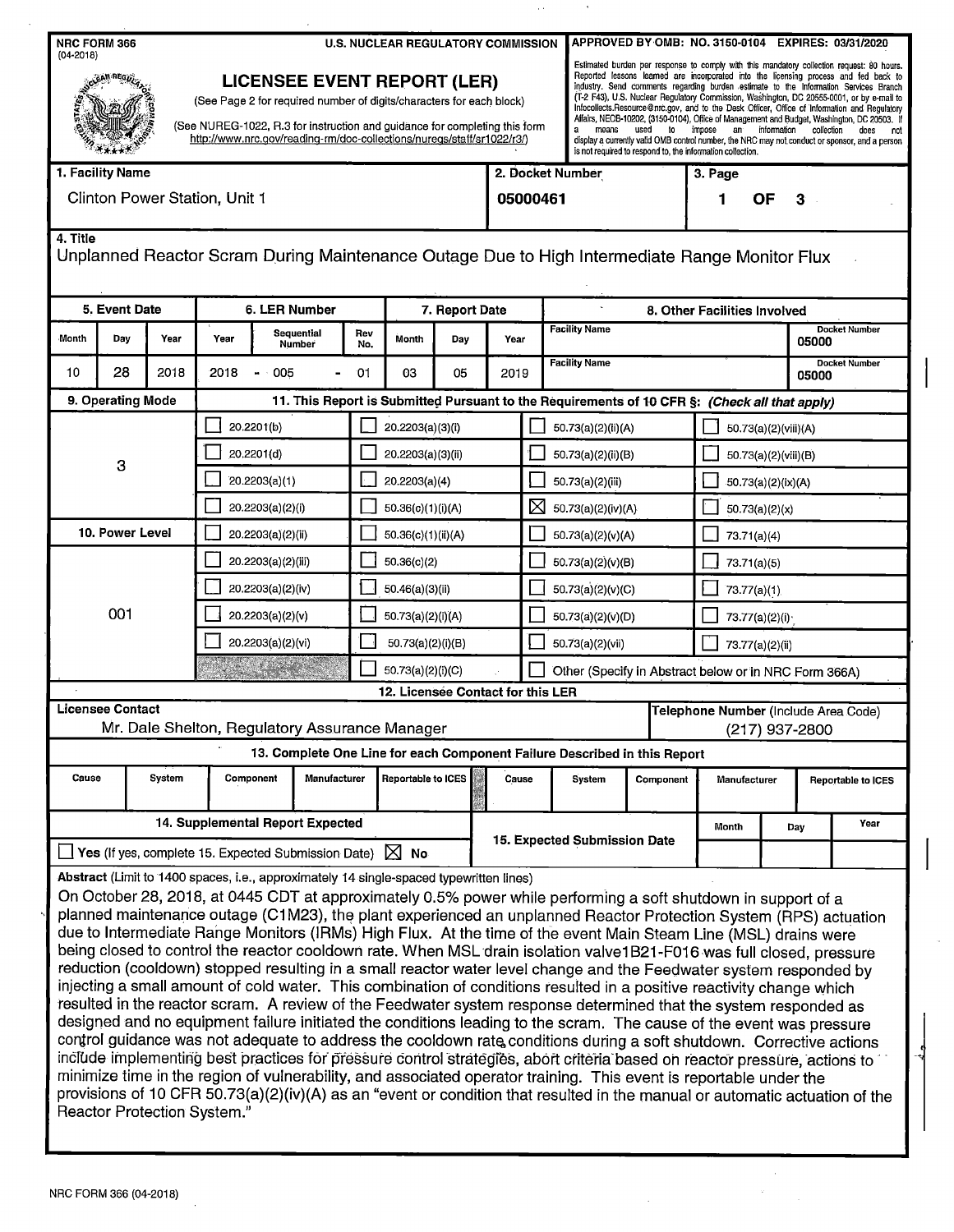| <b>NRC FORM 366A</b>                                                                                                                                                                                                                                                                                                                                                                                                                                                                                                                                                                                                                                      |                                                                                                           | U.S. NUCLEAR REGULATORY COMMISSION APPROVED BY OMB: NO. 3150-0104 |                                                                                                                                                                                                                                                                                                                                                                                                                                                                                                                                                                                                              |                                           | EXPIRES: 03/31/2020     |  |  |  |  |  |  |
|-----------------------------------------------------------------------------------------------------------------------------------------------------------------------------------------------------------------------------------------------------------------------------------------------------------------------------------------------------------------------------------------------------------------------------------------------------------------------------------------------------------------------------------------------------------------------------------------------------------------------------------------------------------|-----------------------------------------------------------------------------------------------------------|-------------------------------------------------------------------|--------------------------------------------------------------------------------------------------------------------------------------------------------------------------------------------------------------------------------------------------------------------------------------------------------------------------------------------------------------------------------------------------------------------------------------------------------------------------------------------------------------------------------------------------------------------------------------------------------------|-------------------------------------------|-------------------------|--|--|--|--|--|--|
| $(04 - 2018)$<br><b>LICENSEE EVENT REPORT (LER)</b><br><b>CONTINUATION SHEET</b>                                                                                                                                                                                                                                                                                                                                                                                                                                                                                                                                                                          |                                                                                                           |                                                                   | Estimated burden per response to comply with this mandatory collection request: 80 hours. Reported<br>lessons learned are incorporated into the licensing process and fed back to industry. Send comments<br>regarding burden estimate to the information Services Branch (T-2 F43), U.S. Nuclear Regulatory<br>Commission, Washington, DC 20555-0001, or by e-mail to Infocollects. Resource@nrc.gov, and to<br>the Desk Officer, Office of Information and Regulatory Affairs, NEOB-10202, (3150-0104), Office of<br>Management and Budget, Washington, DC 20503. If a means used to impose an information |                                           |                         |  |  |  |  |  |  |
| collection does not display a currently valid OMB control number, the NRC may not conduct or<br>(See NUREG-1022, R.3 for instruction and guidance for completing this form<br>sponsor, and a person is not required to respond to, the information collection.<br>http://www.nrc.gov/reading-rm/doc-collections/nuregs/staff/sr1022/r3/)                                                                                                                                                                                                                                                                                                                  |                                                                                                           |                                                                   |                                                                                                                                                                                                                                                                                                                                                                                                                                                                                                                                                                                                              |                                           |                         |  |  |  |  |  |  |
| <b>1. FACILITY NAME</b>                                                                                                                                                                                                                                                                                                                                                                                                                                                                                                                                                                                                                                   |                                                                                                           | <b>2. DOCKET NUMBER</b>                                           | <b>3. LER NUMBER</b>                                                                                                                                                                                                                                                                                                                                                                                                                                                                                                                                                                                         |                                           |                         |  |  |  |  |  |  |
| Clinton Power Station, Unit 1                                                                                                                                                                                                                                                                                                                                                                                                                                                                                                                                                                                                                             | 05000461                                                                                                  |                                                                   | <b>YEAR</b><br>2018                                                                                                                                                                                                                                                                                                                                                                                                                                                                                                                                                                                          | <b>SEQUENTIAL</b><br><b>NUMBER</b><br>005 | <b>REV</b><br>NO.<br>01 |  |  |  |  |  |  |
| <b>NARRATIVE</b>                                                                                                                                                                                                                                                                                                                                                                                                                                                                                                                                                                                                                                          |                                                                                                           |                                                                   |                                                                                                                                                                                                                                                                                                                                                                                                                                                                                                                                                                                                              |                                           |                         |  |  |  |  |  |  |
| PLANT AND SYSTEM IDENTIFICATION                                                                                                                                                                                                                                                                                                                                                                                                                                                                                                                                                                                                                           |                                                                                                           |                                                                   |                                                                                                                                                                                                                                                                                                                                                                                                                                                                                                                                                                                                              |                                           |                         |  |  |  |  |  |  |
| General Electric -- Boiling Water Reactor, 3473 Megawatts Thermal Rated Core Power<br>Energy Industry Identification System (EIIS) codes are identified in text as [XX].                                                                                                                                                                                                                                                                                                                                                                                                                                                                                  |                                                                                                           |                                                                   |                                                                                                                                                                                                                                                                                                                                                                                                                                                                                                                                                                                                              |                                           |                         |  |  |  |  |  |  |
| <b>EVENT IDENTIFICATION</b>                                                                                                                                                                                                                                                                                                                                                                                                                                                                                                                                                                                                                               |                                                                                                           |                                                                   |                                                                                                                                                                                                                                                                                                                                                                                                                                                                                                                                                                                                              |                                           |                         |  |  |  |  |  |  |
| Unplanned Reactor Scram During Maintenance Outage Due to High Intermediate Range Monitor Flux                                                                                                                                                                                                                                                                                                                                                                                                                                                                                                                                                             |                                                                                                           |                                                                   |                                                                                                                                                                                                                                                                                                                                                                                                                                                                                                                                                                                                              |                                           |                         |  |  |  |  |  |  |
| A.<br>Plant Operating Conditions Before the Event                                                                                                                                                                                                                                                                                                                                                                                                                                                                                                                                                                                                         |                                                                                                           |                                                                   |                                                                                                                                                                                                                                                                                                                                                                                                                                                                                                                                                                                                              |                                           |                         |  |  |  |  |  |  |
| Unit: 1<br>Mode: 3                                                                                                                                                                                                                                                                                                                                                                                                                                                                                                                                                                                                                                        | Event Date: October 28, 2018<br>Event Time: 0445<br>Mode Name: Hot Shutdown<br>Reactor Power: 0.5 percent |                                                                   |                                                                                                                                                                                                                                                                                                                                                                                                                                                                                                                                                                                                              |                                           |                         |  |  |  |  |  |  |
| В.<br>Description of Event                                                                                                                                                                                                                                                                                                                                                                                                                                                                                                                                                                                                                                |                                                                                                           |                                                                   |                                                                                                                                                                                                                                                                                                                                                                                                                                                                                                                                                                                                              |                                           |                         |  |  |  |  |  |  |
| On October 28, 2018 at 0445 CDT at approximately 0.5% power while performing a soft shutdown in<br>support of a planned maintenance outage (C1M23), the plant experienced an unplanned Reactor<br>Protection System (RPS) actuation due to Intermediate Range Monitors (IRMs) [IG] High Flux. At the<br>time of the event Main Steam Line (MSL) drains were being closed to control the reactor cooldown<br>rate. When MSL drain isolation valve1B21-F016 was full closed, pressure reduction (cooldown)<br>stopped resulting in a small reactor water level change and the Feedwater system [SJ] responded by<br>injecting a small amount of cold water. |                                                                                                           |                                                                   |                                                                                                                                                                                                                                                                                                                                                                                                                                                                                                                                                                                                              |                                           |                         |  |  |  |  |  |  |
| A review of the motor driven reactor feedwater pump (MDRFP) injection valve 1FW004 response<br>during the event determined that the valve had responded as designed under the low feedwater<br>demand conditions that the scram experienced.                                                                                                                                                                                                                                                                                                                                                                                                              |                                                                                                           |                                                                   |                                                                                                                                                                                                                                                                                                                                                                                                                                                                                                                                                                                                              |                                           |                         |  |  |  |  |  |  |
|                                                                                                                                                                                                                                                                                                                                                                                                                                                                                                                                                                                                                                                           |                                                                                                           |                                                                   |                                                                                                                                                                                                                                                                                                                                                                                                                                                                                                                                                                                                              |                                           |                         |  |  |  |  |  |  |
|                                                                                                                                                                                                                                                                                                                                                                                                                                                                                                                                                                                                                                                           |                                                                                                           |                                                                   |                                                                                                                                                                                                                                                                                                                                                                                                                                                                                                                                                                                                              |                                           |                         |  |  |  |  |  |  |

 $\mathcal{L}$ 

 $\hat{\mathbf{r}}$ 

 $\bar{\bar{z}}$ 

 $\ddot{\phantom{a}}$